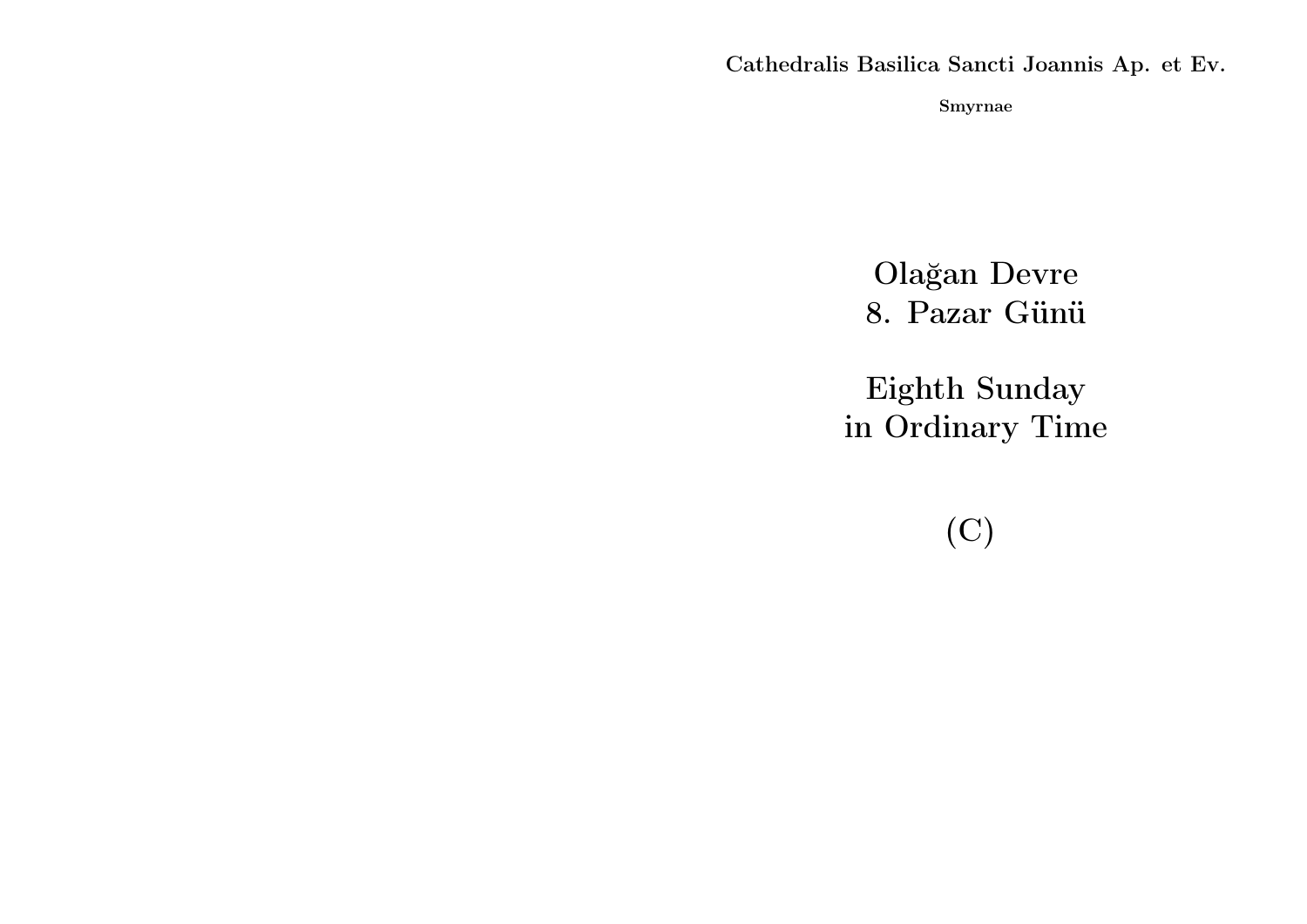# Introductory Rites

P. In the name of the Father, and of the Son, and of the Holy Spirit. A. Amen.

P. The grace of our Lord Jesus Christ and the love of God and the communion of the Holy Spirit be with you all.

A. And with your spirit.

## Penitential Act

P. Brethren, let us acknowledge our sins, and so prepare ourselves to celebrate the sacred mysteries.

I confess to almighty God, and to you, my brothers and sisters, that I have greatly sinned, in my thoughts and in my words, in what I have done and in what I have failed to do, through my fault, through my fault, through my most grievous fault; therefore I ask blessed Mary ever-Virgin, all the Angels and Saints, and you, my brothers and sisters, to pray for me to the Lord our God.

May almighty God have mercy on us, forgive us our sins, and bring us to everlasting life.

A. Amen.

# Kyrie

- 
- 
- 
- 

- V. Kyrie, eleison.  $P.$  Lord, have mercy.
- R. Kyrie, eleison. A. Lord, have mercy.
- V. Christe, eleison. P. Christ, have mercy.
- R. Christe, eleison. A. Christ, have mercy.
- V. Kyrie, eleison.  $P$ . Lord, have mercy.
- R. Kyrie, eleison. A. Lord, have mercy.

## Komünyon Nakaratı Luka 6,42

C. Önce kendi gözündeki merteği çıkar;

o zaman kardeşinin gözündeki çöpü çıkarmak için iyi görürsün.

## Komünyon'dan sonra Dua

R. Merhametli Peder Allah, ruhumuzu besleyen ve bizleri kurtuluşa kavuşturan Kutsal Efkaristiya ekmeği bize bu dünyada kuvvet, öteki dünyada ise seninle birlik içinde sonsuz hayatı bağışlasın. Bunu, Rabbimiz Mesih İsa'nın adına senden dileriz.

C. Amin.

#### Takdis

- $R$ . Rab sizinle olsun.
- $C$ . Ve sizin ruhunuzla.
- R. Her şeye kadir ve tek Allah olan Peder ve Oğul  $\mathbf{\ddot{F}}$  ve Kutsal Ruh sizleri takdis etsin.
- C. Amin
- R. Hayatınızla Rab'bi yüceltiniz. Barış içinde gidiniz.
- C. Allah'a şükürler olsun.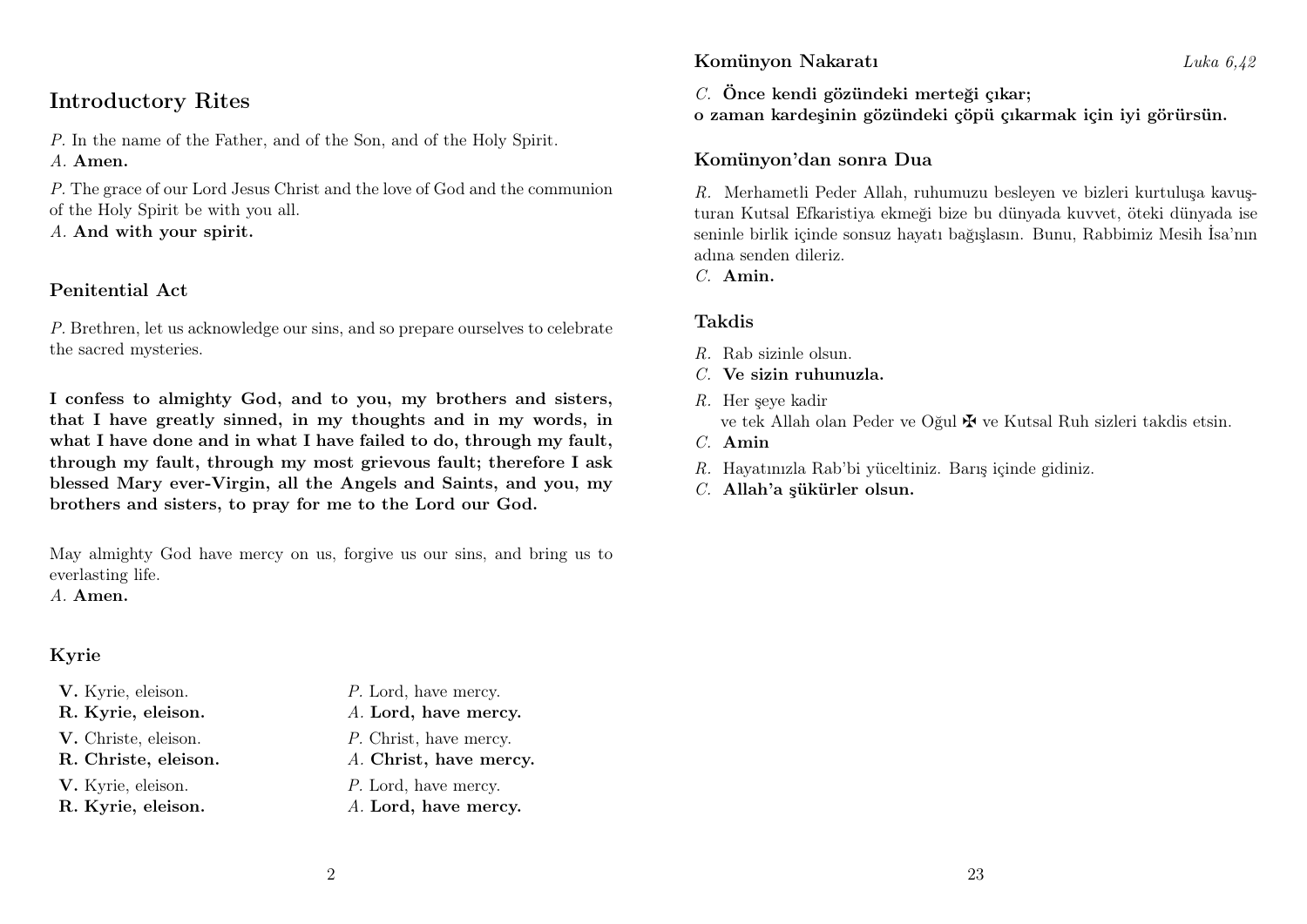Antiphon of Communion Lk 6:42

A. Remove the wooden beam from your own eye first;

then you will see clearly to remove the splinter in your brother's eye.

## Prayer after Communion

P. Nourished by your saving gifts, we beseech your mercy, Lord, that by this same Sacrament with which you feed us in the present age, you may make us partakers of life eternal. Through Christ our Lord.

A. Amen.

# Blessing

- P. The Lord be with you.
- A. And with your spirit.
- P. May almighty God bless you, the Father and the Son  $\mathbf{\nabla}$  and the Holy Spirit.
- A. Amen.
- P. Go in peace, glorifying the Lord by your life.
- A. Thanks be to God.

# Giriş Duaları

R. Peder, Oğul ve Kutsal Ruh'un adına.

C. Amin.

R. Rab'bimiz Mesih İsa'nın lütfu, Peder Allah'ın sevgisi ve birlik sağlayan Kutsal Ruh'un kudreti daima sizinle beraber olsun.

 $C$ . Ve sizin ruhunuzla.

# Pişmanlık Eylemi

R. Kurtuluşumuzun gizemini kutlamadan önce günahkâr olduğumuzu hatırlayalım ve pişmanlık duyarak Allah'tan af dileyelim.

Her şeye kadir Allah'a ve size kardeşlerim, düşüncelerimle ve sözlerimle, eylemlerimle ve ihmallerimle çok günah işlediğimi itiraf ediyorum. Gerçekten günah işledim. Bu nedenle Bakire Meryem Ana'ya, Meleklere, bütün Azizlere ve size kardeşlerim, yalvarıyorum, benim için Rab'bimiz Allah'a dua ediniz.

Her şeye kadir Allah bize merhamet etsin, günahlarımızı affetsin ve bizi ebedi hayata kavuştursun.

R. Amin.

# Kyrie

| V. Kyrie, eleison.   | R. Rab'bim, bize merhamet eyle.     |
|----------------------|-------------------------------------|
| R. Kyrie, eleison.   | C. Rab'bim, bize merhamet eyle.     |
| V. Christe, eleison. | R. Mesih Isa, bize merhamet eyle.   |
| R. Christe, eleison. | $C.$ Mesih Isa, bize merhamet eyle. |
| V. Kyrie, eleison.   | R. Rab'bim, bize merhamet eyle.     |
| R. Kyrie, eleison.   | C. Rab'bim, bize merhamet eyle.     |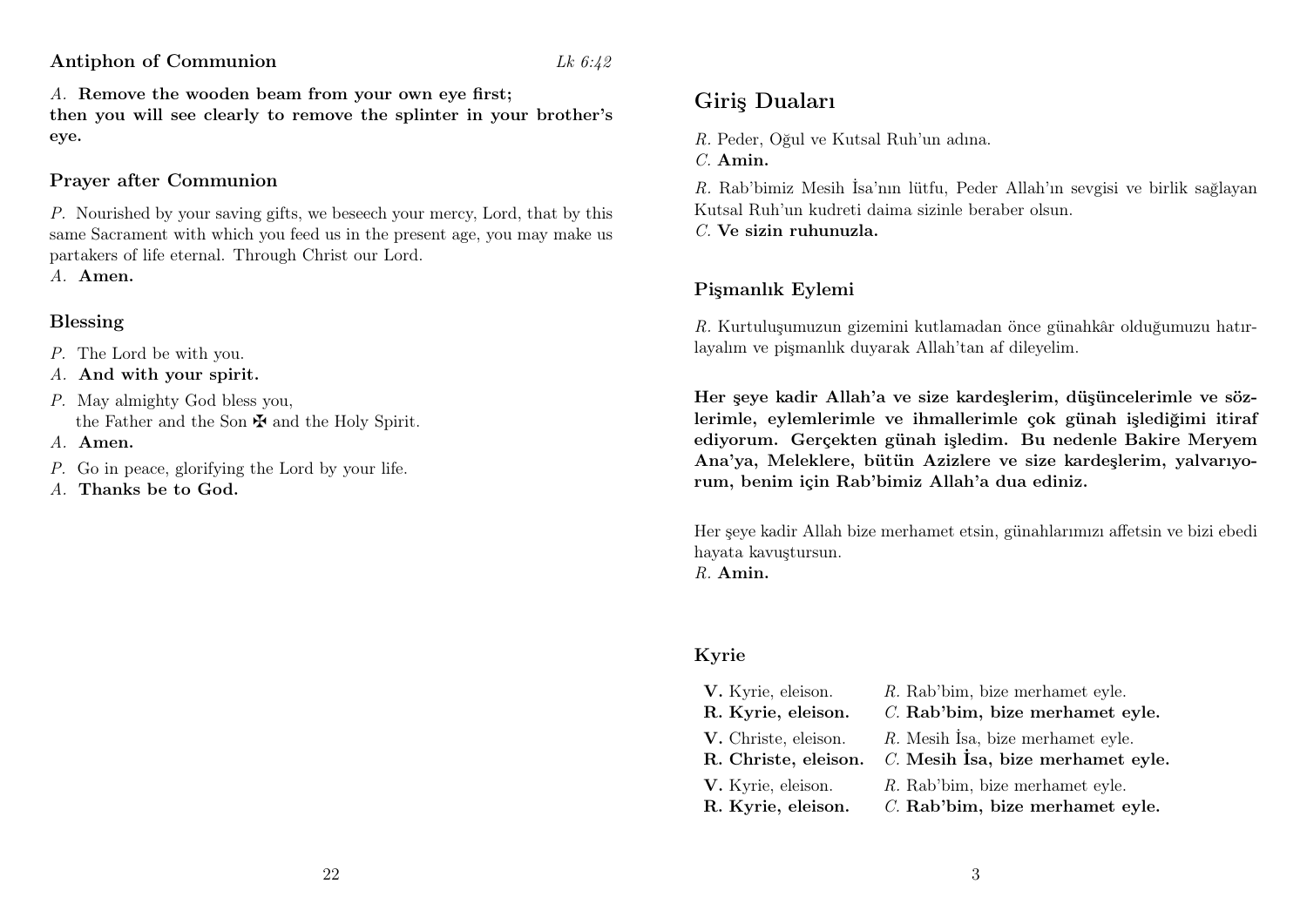#### Gloria

Gloria in excelsis Deo et in terra pax hominibus bonae voluntatis. Laudamus te, benedicimus te, adoramus te, glorificamus te, gratias agimus tibi propter magnam gloriam tuam, Domine Deus, Rex caelestis Deus Pater omnipotens, Domine Fili unigenite, Iesu Christe, Domine Deus, Agnus Dei, Filius Patris, qui tollis peccata mundi, miserere nobis; qui tollis peccata mundi, suscipe deprecationem nostram. Qui sedes ad dexteram Patris, miserere nobis. Quoniam tu solus Sanctus, tu solus Dominus, tu solus Altissimus, Iesu Christe, cum Sancto Spiritu: in gloria Dei Patris. Amen.

Glory to God in the highest, and on earth peace to people of good will. We praise you, we bless you, we adore you, we glorify you, we give you thanks for your great glory, Lord God, heavenly King, O God, almighty Father.

Lord Jesus Christ, Only Begotten Son, Lord God, Lamb of God, Son of the Father, you take away the sins of the world, have mercy on us; you take away the sins of the world, receive our prayer; you are seated at the right hand of the Father, have mercy on us.

For you alone are the Holy One, you alone are the Lord, you alone are the Most High, Jesus Christ, with the Holy Spirit, in the glory of God the Father. Amen.

#### Let us pray

P. Grant us, O Lord, we pray, that the course of our world may be directed by your peaceful rule and that your Church may rejoice, untroubled in her devotion.

Through our Lord Jesus Christ, your Son, who lives and reigns with you in the unity of the Holy Spirit, one God, for ever and ever.

#### A. Amen

R. Her kötülükten bizi kurtar, Allah'ım; günlerimizi barış ve huzur içinde geçirmemize yardım et. Merhametinle günahtan bizi kurtar; sonsuz mutluluğun ümidi içinde yaşayan ve Kurtarıcımız Mesih İsa'nın gelişini bekleyen bizleri, yaşamdaki zorluklar karşısında koru ve kuvvetlendir.

C. Çünkü hükümdarlık, kudret ve yücelik ebediyen senindir.

R. Rab'bimiz Mesih İsa, Havarilerine "Sizleri barış içinde bırakıyorum, size benim huzurumu veriyorum" dedin. Günahlarımıza değil, Kilisenin imanına bak ve ona isteğine göre birlik ve barış bağışla. Sen Allah olarak ebediyen varsın ve hükmedersin.

C. Amin.

- R. Allah'ın selameti daima sizinle olsun.
- C. Ve sizin ruhunuzla.
- R. Kardeşlerim, Mesih'in sevgisi içinde birbirinize barış ve huzur dileyiniz.

#### Agnus Dei

Agnus Dei, qui tollis peccata mundi: miserere nobis. Agnus Dei, qui tollis peccata mundi: miserere nobis. Agnus Dei, qui tollis peccata mundi: dona nobis pacem.

Ey insanların günahlarını kaldıran Allah'ın kurbanı bize merhamet eyle.

Ey insanların günahlarını kaldıran Allah'ın kurbanı bize merhamet eyle.

Ey insanların günahlarını kaldıran Allah'ın kurbanı, bize barış ve huzur bağışla.

R. Ne mutlu Rab'bin sofrasına davet edilenlere. İşte Allah'ın kurbanı, dünyayı günahlardan kurtaran budur.

C. Rab'bim, bana gelmene layık değilim, ancak tek bir söz söyle, ruhum şifa bulacaktır.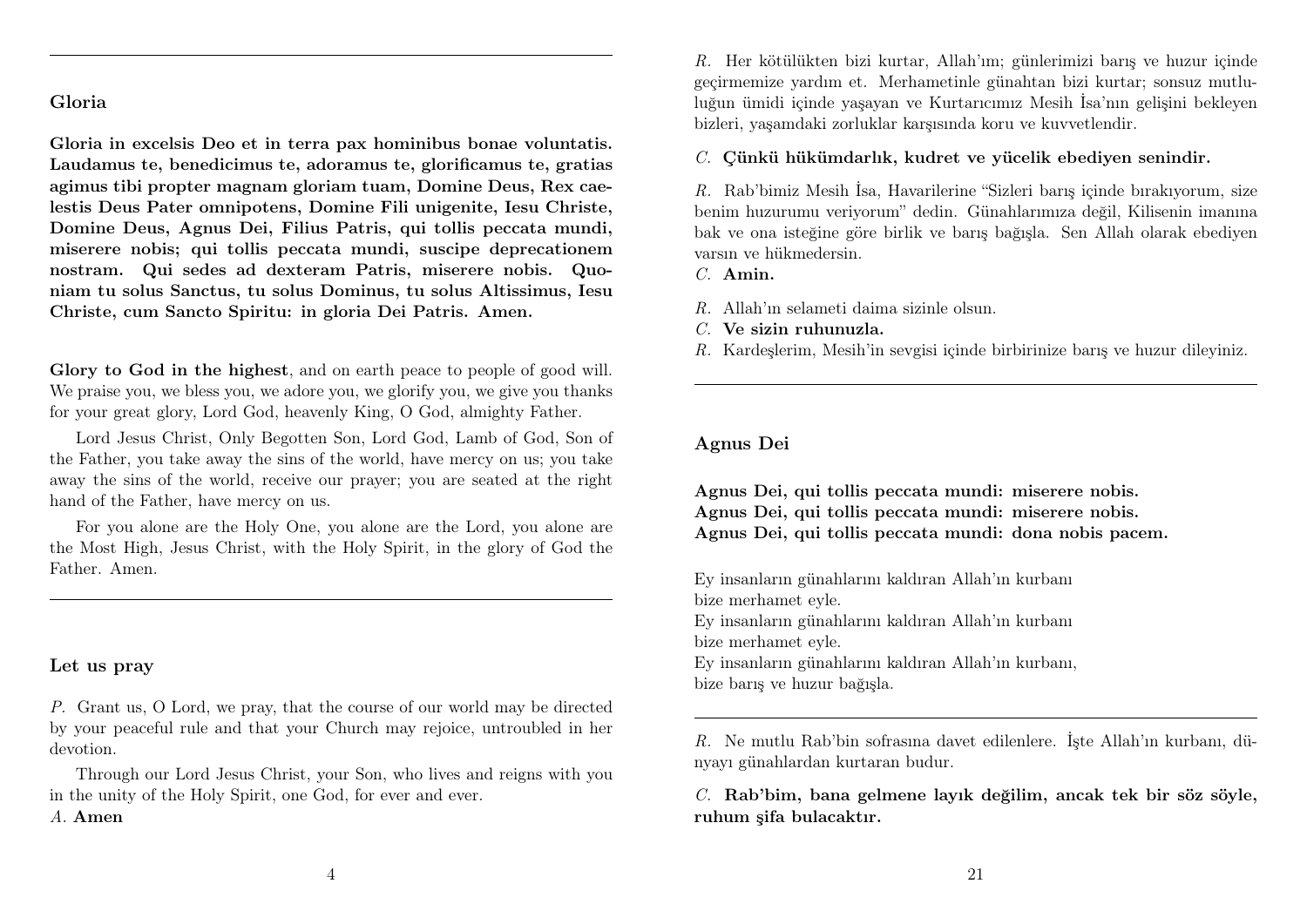P. Deliver us, Lord, we pray, from every evil, graciously grant peace in our days, that, by the help of your mercy, we may be always free from sin and safe from all distress, as we await the blessed hope and the coming of our Savior, Jesus Christ.

A. For the kingdom, the power, and the glory are yours, now and for ever.

P. Lord Jesus Christ, who said to your Apostles: Peace I leave you, my peace I give you; look not on our sins, but on the faith of your Church, and graciously grant her peace and unity in accordance with your will. Who live and reign for ever and ever.

A. Amen.

P. The peace of the Lord be with you always.

A. And with your spirit.

P. Let us offer each other a sign of peace.

#### Agnus Dei

Agnus Dei, qui tollis peccata mundi: miserere nobis. Agnus Dei, qui tollis peccata mundi: miserere nobis. Agnus Dei, qui tollis peccata mundi: dona nobis pacem.

Lamb of God, you take away the sins of the world, have mercy on us. Lamb of God, you take away the sins of the world, have mercy on us. Lamb of God, you take away the sins of the world, grant us peace.

P. Behold the Lamb of God, behold him who takes away the sins of the world. Blessed are those called to the supper of the Lamb.

A. Lord, I am not worthy that you should enter under my roof, but only say the word and my soul shall be healed.

Gloria in excelsis Deo et in terra pax hominibus bonae voluntatis. Laudamus te, benedicimus te, adoramus te, glorificamus te, gratias agimus tibi propter magnam gloriam tuam, Domine Deus, Rex caelestis Deus Pater omnipotens, Domine Fili unigenite, Iesu Christe, Domine Deus, Agnus Dei, Filius Patris, qui tollis peccata mundi, miserere nobis; qui tollis peccata mundi, suscipe deprecationem nostram. Qui sedes ad dexteram Patris, miserere nobis. Quoniam tu solus Sanctus, tu solus Dominus, tu solus Altissimus, Iesu Christe, cum Sancto Spiritu: in gloria Dei Patris. Amen.

Göklerdeki yüce Allah'a övgüler olsun. Yeryüzündeki iyi niyetli insanlara, barış gelsin. Seni överiz, Seni yüceltiriz. Sana ibadet ederiz. Sana hamdederiz. Yüce Allah, göklerin Kralı, her şeye kadir Peder Allah, sonsuz şanın için sana şükrederiz.

Mesih İsa, biricik Oğul, Yüce Allah, Allah'ın Kurbanı, Peder'in Oğlu, dünyanın günahlarını kaldıran Sen, bize merhamet eyle. Dünyanın günahlarını kaldıran Sen, dualarımızı kabul eyle.

Yüce Allah'ın sağında oturan Sen, bize merhamet eyle. Çünkü yalnız Sen kutsalsın, yalnız Sen Rab'bimizsin, yalnız Sen yücesin. Ey Mesih İsa, Kutsal Ruh'la birlikte Peder Allah'ın şanındasın. Âmin.

#### Dua edelim

R. Ey Yüce Allah, sana yalvarıyoruz: Dünyadaki olayların akışının, doğruluk ve esenlik içinde senin isteğine göre ilerlemesini ve bizlerin de kendimizi sana adayarak sevinçle hizmet edebilmemizi sağla.

Bunu, seninle ve Kutsal Ruh'la birlikte şimdi ve ebediyen hükmeden Oğlun Rabbimiz Mesih İsa'nın adına senden dileriz. C. Amin.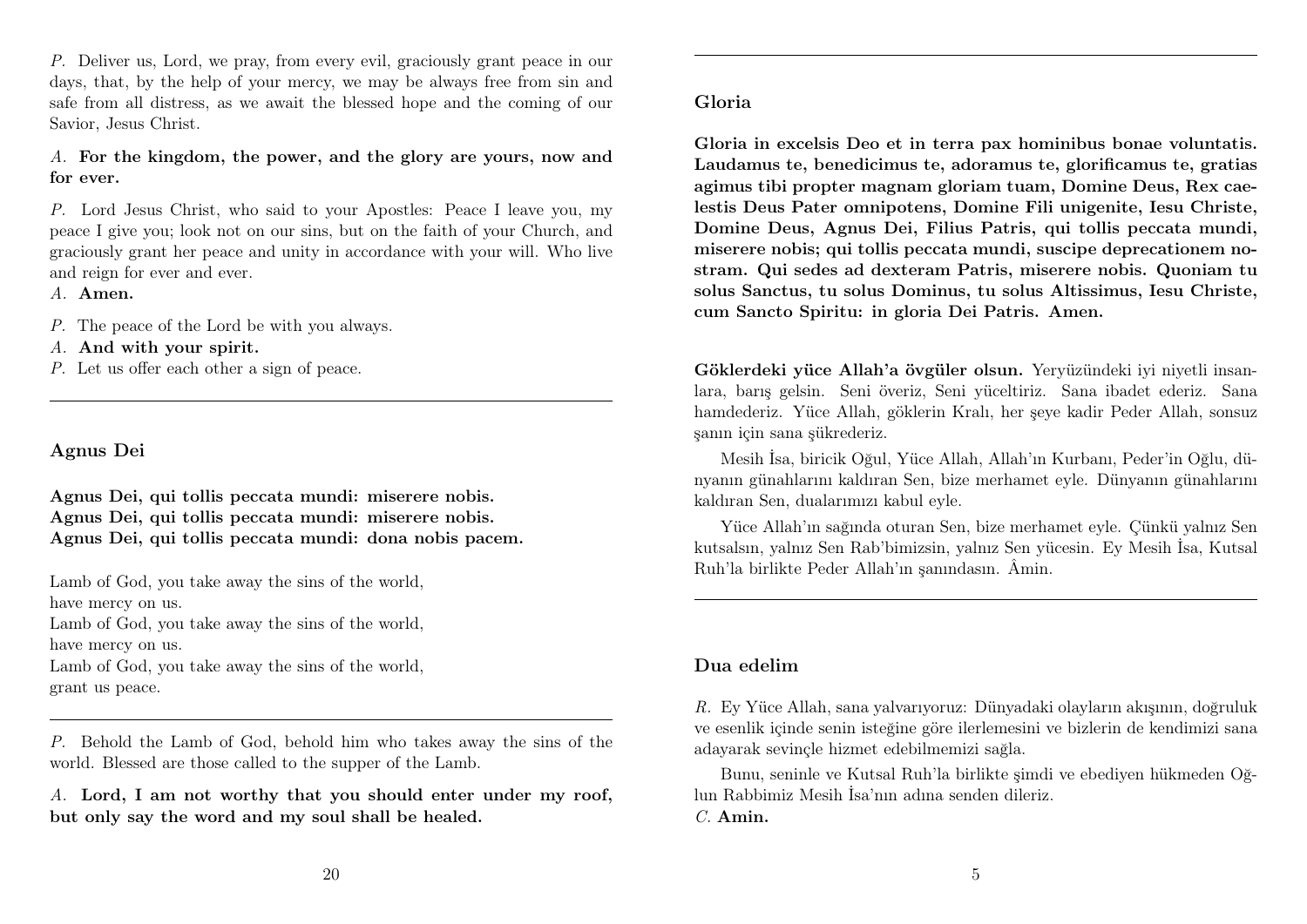# Liturgy of the Word

### First Reading

#### A Reading from the Book of Sirach 27:4-7

When a sieve is shaken, the husks appear; so do one's faults when one speaks. As the test of what the potter molds is in the furnace, so in tribulation is the test of the just.

The fruit of a tree shows the care it has had; so too does one's speech disclose the bent of one's mind. Praise no one before he speaks, for it is then that people are tested.

The word of the Lord. A. Thanks be to God.

## Responsorial Psalm Ps 92:2-3, 13-16

A. Lord, it is good to give thanks to you. It is good to give thanks to the Lord, to sing praise to your name, Most High, to proclaim your kindness at dawn and your faithfulness throughout the night. A. Lord, it is good to give thanks to you.

The just one shall flourish like the palm tree, like a cedar of Lebanon shall he grow. They that are planted in the house of the Lord shall flourish in the courts of our God. A. Lord, it is good to give thanks to you.

They shall bear fruit even in old age; vigorous and sturdy shall they be, declaring how just is the Lord, my rock, in whom there is no wrong. A. Lord, it is good to give thanks to you.

Allah'ım, Oğlu'nun ölümünü ve dirilişini anarak, bu ebedi hayatın ekmeğini ve kurtuluş kupasını sana sunarak şükrediyoruz; çünkü huzurunda sana hizmet etmeye bizleri layık gördün. Alçakgönüllülükle sana yalvarıyoruz: Mesih İsa'nın bedenini ve kanını paylaştığımız zaman, Kutsal Ruh'un kudretiyle hepimizin toplanmasını ve birlik içinde yaşamasını sağla.

Bütün dünyaya yayılmış olan Kilise'ni hatırla, Rab'bim, Papa Hazretleri . . . , Episkoposumuz . . . ve senin hizmetinde bulunanlarla birlikte, Kilise'ni sevginle güçlendir.

Diriliş ümidi içinde ölmüş olan kardeşlerimizi ve merhametine sığınmış olan tüm ölülerimizi hatırla. Rab'bim, onları cennete kabul eyle ve ebedi nura kavuştur. Hepimize merhametini göstermeni diliyoruz. Allah'ın Annesi, Bakire Aziz Meryem, onun eşi Aziz Yusuf, bu dünyada senin sevgini kazanmış olan Havariler ve Azizlerle birlikte, ebedi hayata kavuşmamızı, sevgili Oğlun Mesih İsa ile seni övmemizi ve sana ebediyen şükretmemizi sağla.

Her şeye kadir Peder Allah, Kutsal Ruh'un sağladığı birlik içinde, Mesih sayesinde, Mesih içinde ve Mesih'le birlikte, asırlar boyunca, sana şan ve övgüler olsun.

C. Amin.

# Komünyon Duası

Kurtarıcımız Mesih İsa'nın bize öğrettiği duayı iman ve güvenle söyleyelim.

Praeceptis salutaribus moniti, et divina institutione formati, audemus dicere:

Pater noster, qui es in caelis, sanctificetur nomen tuum, adveniat regnum tuum, fiat voluntas tua, sicut in caelo et in terra. Panem nostrum cotidianum da nobis hodie, et dimitte nobis debita nostra, sicut et nos dimittimus debitoribus nostris, et ne nos inducas in tentationem, sed libera nos a malo.

Göklerdeki Pederimiz, adın yüceltilsin, hükümdarlığın gelsin, göklerde olduğu gibi, yeryüzünde de senin isteğin olsun. Günlük ekmeğimizi bugün de bize ver, bize kötülük edenleri bağışladığımız gibi, sen de bağışla suçlarımızı. Bizi günah işlemekten koru ve kötülükten kurtar.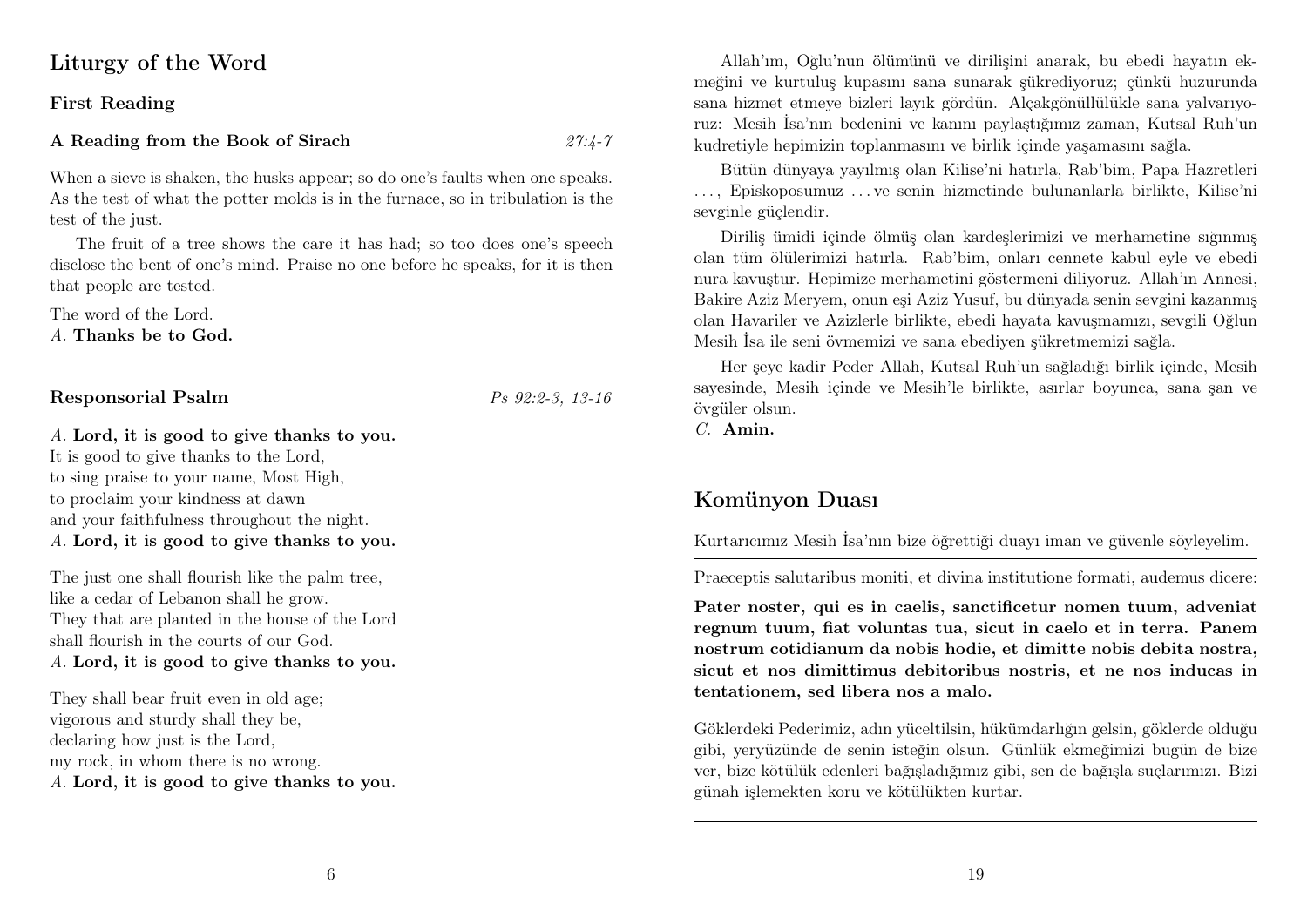Therefore, as we celebrate the memorial of his Death and Resurrection, we offer you, Lord, the Bread of life and the Chalice of salvation, giving thanks that you have held us worthy to be in your presence and minister to you. Humbly we pray that, partaking of the Body and Blood of Christ, we may be gathered into one by the Holy Spirit.

Remember, Lord, your Church, spread throughout the world, and bring her to the fullness of charity, together with  $N$ , our Pope and  $N$ , our Bishop and all the clergy.

Remember also our brothers and sisters who have fallen asleep in the hope of the resurrection, and all who have died in your mercy: welcome them into the light of your face. Have mercy on us all, we pray, that with the Blessed Virgin Mary, Mother of God, with her spouse Saint Joseph, with the blessed Apostles, and all the Saints who have pleased you throughout the ages, we may merit to be coheirs to eternal life, and may praise and glorify you through your Son, Jesus Christ.

Through him, and with him, and in him, O God, almighty Father, in the unity of the Holy Spirit, all glory and honor is yours, for ever and ever. A. Amen.

# Rite of Communion

At the Savior's command and formed by divine teaching, we dare to say:

Praeceptis salutaribus moniti, et divina institutione formati, audemus dicere: Pater noster, qui es in caelis, sanctificetur nomen tuum, adveniat regnum tuum, fiat voluntas tua, sicut in caelo et in terra. Panem nostrum cotidianum da nobis hodie, et dimitte nobis debita nostra, sicut et nos dimittimus debitoribus nostris, et ne nos inducas in tentationem, sed libera nos a malo.

Our Father, who art in heaven, hallowed be thy name; Thy kingdom come; Thy will be done on earth as it is in heaven. Give us this day our daily bread; and forgive us our trespasses as we forgive those who trespass against us; and lead us not into temptation, but deliver us from evil.

# Kutsal Kitabın Okunması

Birinci Okuma

#### Sirak Kitabından Sözler 27, 4-7

Eleği çalkalayınca çerçöp kalır, aynı şekilde bir insan konuşunca kusurları belli olur. Fırının ateşi çömleğin kalitesini belli ettiği gibi, insan konuşması da onun kalitesini belli eder.

Meyveler ağacın kalitesini belli ettiği gibi, sözleri de insanın duygularını açıklar. Hiç kimseyi, onu dinlemeden önce övme, çünkü onun değerini ancak konuşmasından anlayabilirsin.

İşte, Rab'bin sözleridir.

C. Rab'bim, sana şükürler olsun.

C. Rab'be şükretmek ne güzel bir şeydir!

Rab'be şükretmek ne güzel bir şeydir! Senin adını kutlamak, ey yüce Allah, sabah merhametini ve sevgini, gece de, sadakatini övmek ne güzel bir şeydir! C. Rab'be şükretmek ne güzel bir şeydir!

Doğru insan büyüyecek bir hurma ağacı gibi, yükselecek Lübnan sediri gibi. Rab'bin evinde dikilip yaşayanlar, Allah'ımızın avlularında gelişecekler. C. Rab'be şükretmek ne güzel bir şeydir!

Yaşlıyken bile meyve verecek, taze ve yeşil kalacaklar. «Rab doğrudur! Sığınağım O'dur! O'nda haksızlık yoktur!» diye duyuracaklar. C. Rab'be şükretmek ne güzel bir şeydir!

Mezmur 92, 2-3.13-16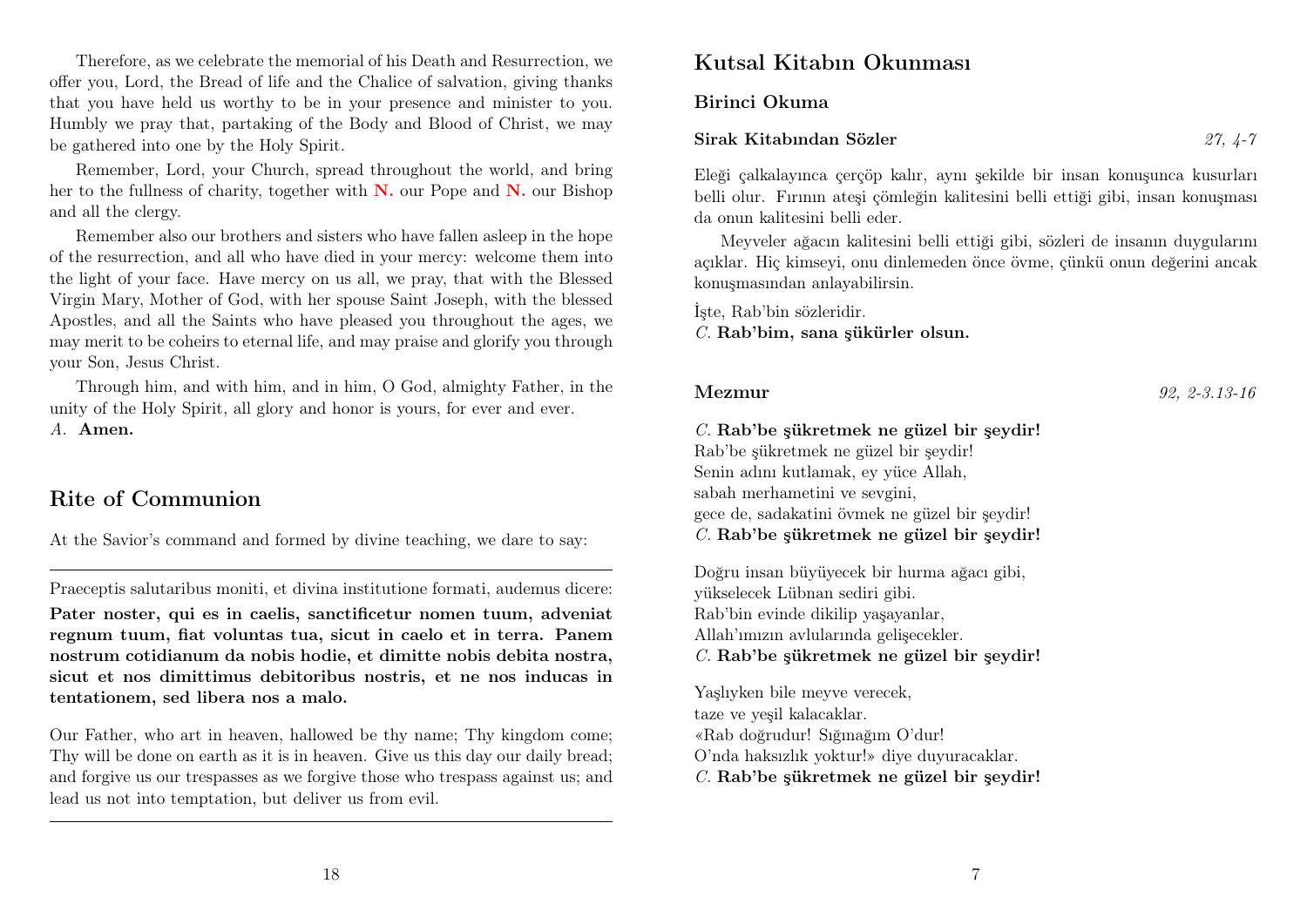## Second Reading

#### A Reading from the first Letter of Saint Paul to the Corinthians 15:54-58

Brothers and sisters: When this which is corruptible clothes itself with incorruptibility and this which is mortal clothes itself with immortality, then the word that is written shall come about: Death is swallowed up in victory. Where, O death, is your victory? Where, O death, is your sting?

The sting of death is sin, and the power of sin is the law. But thanks be to God who gives us the victory through our Lord Jesus Christ.

Therefore, my beloved brothers and sisters, be firm, steadfast, always fully devoted to the work of the Lord, knowing that in the Lord your labor is not in vain.

The word of the Lord.

A. Thanks be to God

# Antiphon to the Gospel Phil 2:15d, 16a

#### Alleluia, alleluia.

Shine like lights in the world as you hold on to the word of life.

Alleluia, alleluia.

#### Sanctus

Sanctus, Sanctus, Sanctus Dóminus Deus Sábaoth. Pleni sunt cæli et terra glória tua. Hosánna in excélsis. Benedíctus qui venit in nómine Dómini. Hosánna in excélsis.

Kutsal, Kutsal, Kutsal, evrenin Tanrısı. Gökler ve yerler şanınla doludur. "Hosanna" göklerdeki Yüce Allah'a. Rab'bin adına gelen yüceltilsin. "Hosanna" göklerdeki Yüce Allah'a.

Rab'bimiz, gerçekten sen kutsalsın ve her mükemmelliğin kaynağısın.

Sana yalvarıyoruz, Allah'ım, bu adakların Rab'bimiz Mesih İsa'nın bedeni ve kanı olmaları için, onları Kutsal Ruh'un kudretiyle  $\mathbf{\Psi}$  kutsal kıl.

Mesih İsa ele verilip, kendi iradesiyle ölüme doğru yürüdüğü zaman, ekmeği aldı, sana şükrederek onu böldü ve Havarilerine vererek şöyle dedi:

## ALINIZ VE HEPİNİZ YİYİNİZ, BU SİZİN İÇİN KURBAN EDİLEN BENİM BEDENİMDİR.

Aynı şekilde, yemekten sonra, şarap kupasını aldı, sana şükrederek onu takdis etti ve Havarilerine vererek şöyle dedi:

ALINIZ VE HEPİNİZ BU KUPADAN İÇİNİZ, BU BENİM KANIMDIR, YENİ VE EBEDİ AHDİN KANIDIR. O, GÜNAHLARIN BAĞIŞLANMASI İÇİN SİZİN VE BÜTÜN İNSANLAR UĞRUNA DÖKÜLECEKTİR. BUNU BENİ ANMAK İÇİN YAPINIZ.

İmanın gizi büyüktür.

Rab'bimiz Mesih İsa, senin ölümünü anıyoruz, dirilişini kutluyoruz ve şanlı gelişini bekliyoruz.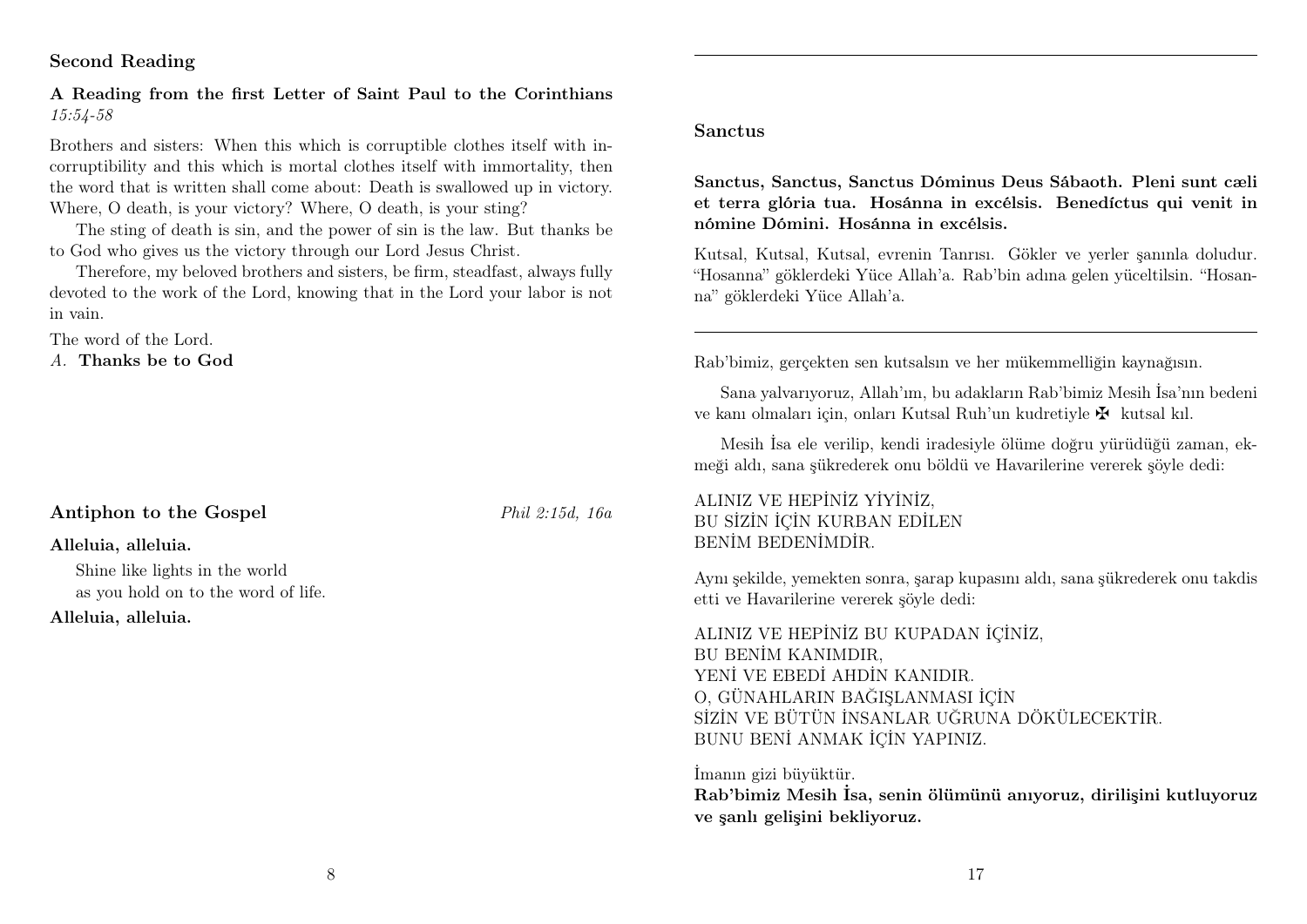Sanctus

Sanctus, Sanctus, Sanctus Dóminus Deus Sábaoth. Pleni sunt cæli et terra glória tua. Hosánna in excélsis. Benedíctus qui venit in nómine Dómini. Hosánna in excélsis.

Holy, Holy, Holy Lord God of hosts. Heaven and earth are full of your glory. Hosanna in the highest. Blessed is he who comes in the name of the Lord. Hosanna in the highest.

You are indeed Holy, O Lord, the fount of all holiness.

Make holy, therefore, these gifts, we pray, by sending down your Spirit upon them like the dewfall, so that they may become for us the Body  $\mathbf{\ddot{F}}$  and Blood of our Lord Jesus Christ.

At the time he was betrayed and entered willingly into his Passion, he took bread and, giving thanks, broke it, and gave it to his disciples, saying:

TAKE THIS, ALL OF YOU, AND EAT OF IT: FOR THIS IS MY BODY WHICH WILL BE GIVEN UP FOR YOU.

In a similar way, when supper was ended, he took the chalice and, once more giving thanks, he gave it to his disciples, saying:

TAKE THIS, ALL OF YOU, AND DRINK FROM IT; FOR THIS IS THE CHALICE OF MY BLOOD, THE BLOOD OF THE NEW AND ETERNAL COVENANT, WHICH WILL BE POURED OUT FOR YOU AND FOR MANY FOR THE FORGIVENESS OF SINS. DO THIS IN MEMORY OF ME.

The mystery of faith. We proclaim your Death, O Lord, and profess your Resurrection until you come again.

# İkinci Okuma

Aziz Pavlus'un Korintoslulara Birinci Mektubundan Sözler 15, 54-58

Kardeşlerim, kıyamet gününde, çürüyen varlığımız çürümezliği, ölümlü varlığımız da ölümsüzlüğü giyince, yazılmış olan şu söz yerine gelecektir: «Ölüm yok edilerek zafer kazanıldı. Ey ölüm, zaferin nerede? Ey ölüm, dikenin nerede?»

Ölümün dikeni günahtır. Günah ise gücünü Kutsal Yasa'dan alır. Yüce Allah'a şükürler olsun! Çünkü Rabbimiz Mesih İsa sayesinde bize zafer kazandıran O'dur.

Bu nedenle, sevgili kardeşlerim, Rab'bin yolunda verdiğimiz emeğin boşa gitmeyeceğini bilerek dayanın, sarsılmayın ve Rab'bin işine katkıda bulunmaya gayret edin.

İşte, Rab'bin sözleridir.

C. Rab'bim, sana şükürler olsun.

# **incil için Nakarat** Filip. 2,15d.16a

#### Alleluya! Alleluya!

Hayat sözüne bağlı olarak sizler, dünyada birer meşale gibi parlayınız!

Alleluya! Alleluya!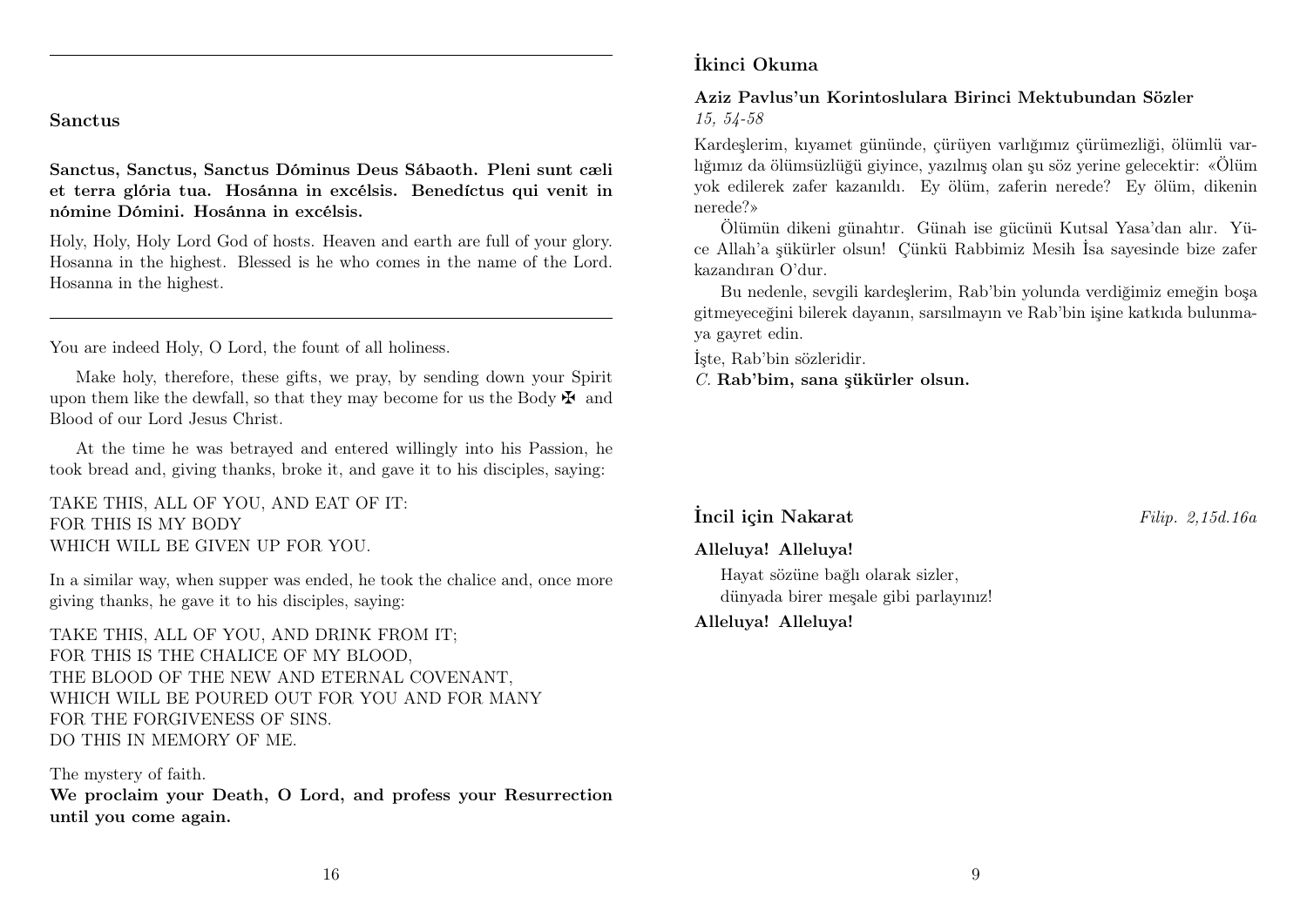## Holy Gospel

P. The Lord be with you.

A. And with your spirit.

P. A Reading from the Holy Gospel according to Luke 6:39-42

## $\mathbf{\ddot{A}}$ . Glory to you, O Lord.

J esus told his disciples a parable, «Can a blind person guide a blind person?<br>Will not both fall into a pit? No disciple is superior to the teacher; but esus told his disciples a parable, «Can a blind person guide a blind person? when fully trained, every disciple will be like his teacher.

Why do you notice the splinter in your brother's eye but do not perceive the wooden beam in your own? How can you say to your brother, "Brother, let me remove that splinter in your eye," when you do not even notice the wooden beam in your own? You hypocrite! Remove the wooden beam from your own eye first; then you will see clearly to remove the splinter in your brother's eye.

A good tree does not bear rotten fruit, nor does a rotten tree bear good fruit. For every tree is known by its own fruit. For people do not pick figs from thornbushes, nor do they gather grapes from brambles.

A good person out of the store of goodness in his heart produces good, but an evil person out of a store of evil produces evil; for from the fullness of the heart the mouth speaks.»

The Gospel of the Lord.

A. Praise to you, Lord Jesus Christ.

Homily

R. Sevgi Allah'ı olan Rab, cemaatimizin dualarını ve sessizlikte sana yükselen yakarmaları kabul et. Bunu, Rabbimiz Mesih İsa'nın adına senden dileriz. C. Amin.

# Şükran Duası

R. Kardeşlerim, Allah'ın benim ve sizin kurbanınızı sevgiyle kabul etmesi için, hep beraber dua edelim.

C. Allah, kendi adının şanı ve yüceliği, bizim ve tüm Kilisenin iyiliği için senin ellerinden bu kurbanı kabul etsin.

## Adaklar üzerine Dua

R. Allah'ım, sana sunduklarımızı bize sen verdin. Bunları sevgimizin bir simgesi olarak kabul et ve isteklerini yerine getirerek sonsuz hayata erişebilmemiz için bize güç ver. Bunu, Rabbimiz Mesih İsa'nın adına senden dileriz. C. Amin.

- R. Rab sizinle olsun.
- C. Ve sizin ruhunuzla.
- R. Kalplerimizi Allah'a yükseltelim.
- C. Kalplerimiz Rab iledir.
- R. Rab'bimiz Allah'a şükredelim.
- C. Gerçekten bu doğru ve gereklidir.

R. Ebedi ve kadir Allah, Kutsal Peder, her zaman ve her yerde, Rabbimiz Mesih İsa'nın adına seni övmek ve sana şükretmek bir görevdir ve bir selamet yoludur.

Çünkü hayatımız ve bütün varlığımız senden gelmektedir. Büyük lütfundan aldığımız her günkü yaşantımız bizlere olan sevginin yenilenen armağanıdır ve ölümsüz yaşamın vaadidir. Nitekim Mesih İsa'yı ölümden dirilten Kutsal Ruh'un ilk nimetlerine şimdiden kavuşmuş bulunuyoruz ve Hükümdarlığının ebedi diriliş Paskalyası'nın içimizde gerçekleşmesi ümidiyle yaşıyoruz.

Bunun için tüm Melekler ve Azizlerle beraber yüce haşmetini yüceltiriz ve daima deriz ki: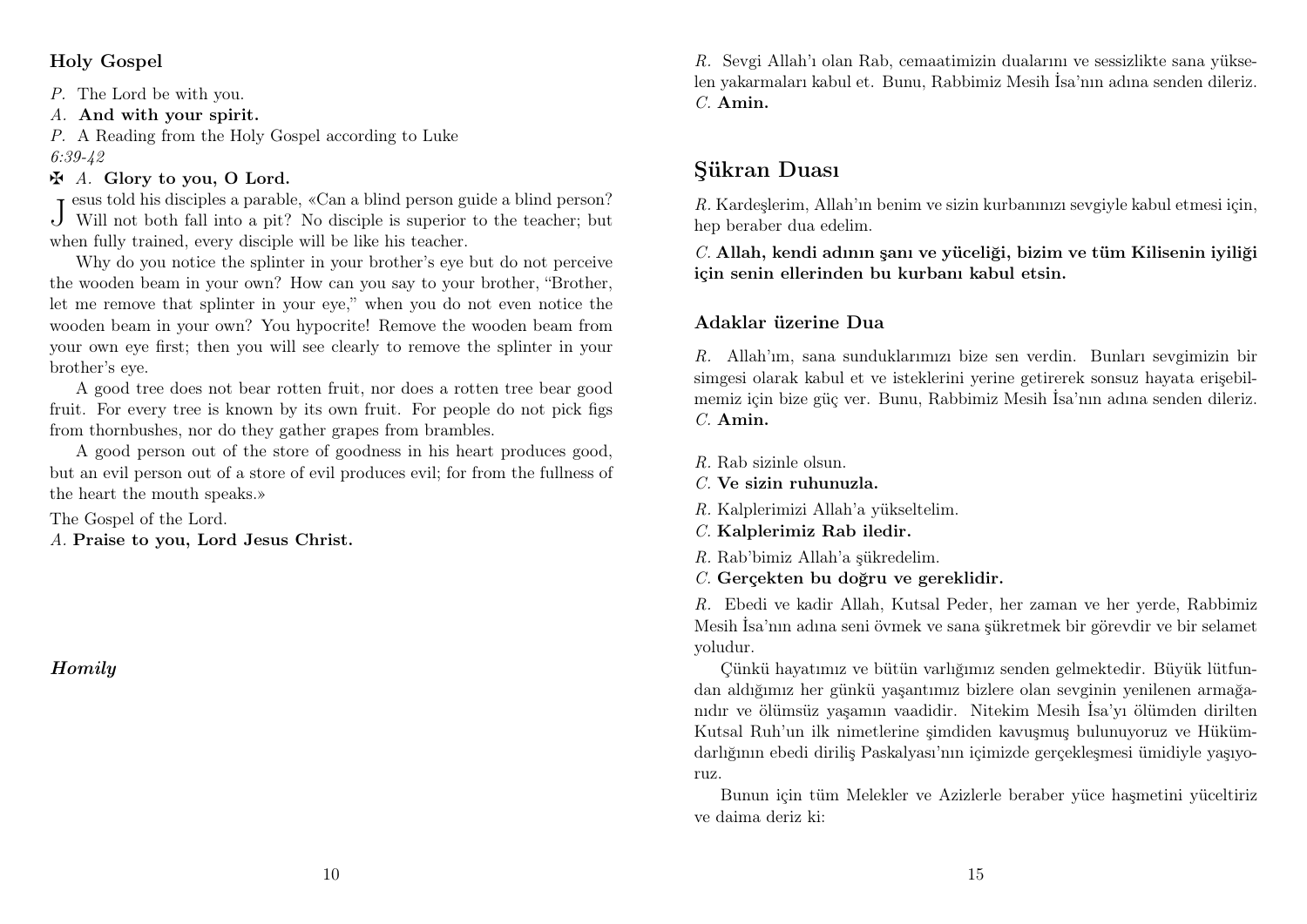P. God of love, help us always to find nourishment in your word and in the Sacraments, so that we may shine your light to the world. Through Jesus Christ our Lord.

A. Amen.

# Liturgy of the Eucharist

P. Pray, brethren, that my sacrifice and yours may be acceptable to God, the almighty Father.

A. May the Lord accept the sacrifice at your hands for the praise and glory of his name, for our good and the good of all his holy Church.

#### Prayer over the Offerings

P. O God, who provide gifts to be offered to your name and count our oblations as signs of our desire to serve you with devotion, we ask of your mercy that what you grant as the source of merit may also help us to attain merit's reward. Through Christ our Lord.

A. Amen.

P. The Lord be with you.

A. And with your spirit.

P. Lift up your hearts.

A. We lift them up to the Lord.

P. Let us give thanks to the Lord our God.

A. It is right and just.

P. It is truly right and just, our duty and our salvation, always and everywhere to give you thanks, Lord, holy Father, almighty and eternal God.

For in you we live and move and have our being, and while in this body we not only experience the daily effects of your care, but even now possess the pledge of life eternal. For, having received the first fruits of the Spirit, through whom you raised up Jesus from the dead, we hope for an everlasting share in the Paschal Mystery.

And so, with all the Angels, we praise you, as in joyful celebration we acclaim:

# Kutsal İncil

R. Rab sizinle olsun.

C. Ve sizin ruhunuzla.

R. Aziz Luka tarafından yazılan Mesih İsa'nın İncil'inden Sözler

6, 39-45

#### $\mathbf{\nabla}$  C. Rab'bimiz Mesih İsa, sana övgüler olsun

O günlerde İsa, öğrencilerine şu benzetmeyi anlattı: «Bir kör başka bir köre yol gösterebilir mi? Her ikisi de çukura düşmez mi? Öğrenci hocasından üstün değildir, ama tam yetişirse her öğrenci hocası gibi olacaktır.

Sen neden kardeşinin gözündeki çöpü görürsün de kendi gözündeki merteği fark etmezsin? Kendi gözündeki merteği görmezken, nasıl olur da kardeşine: "Kardeş, izin ver de gözündeki çöpü çıkarayım!" diyebilirsin? Seni ikiyüzlü, önce kendi gözündeki merteği çıkar; o zaman kardeşinin gözündeki çöpü çıkarmak için iyi görürsün.

İyi bir ağaç yoktur ki, kötü meyve versin ve yine kötü bir ağaç yoktur ki, iyi meyve versin. Her ağaç meyvesinden tanınır. Dikenli bitkilerden incir toplanmaz, çalılardan üzüm devşirilmez.

İyi insan, yüreğindeki iyilik hazinesinden iyilik, kötü insan ise içindeki kötülük hazinesinden kötülük çıkarır. İnsanın ağzı, yüreğinden taşanı söyler.»

Dinlediğimiz bu kutsal sözler için Rab'be şükredelim.

C. Rab'bimiz Mesih İsa, sana şükürler olsun.

Vaaz